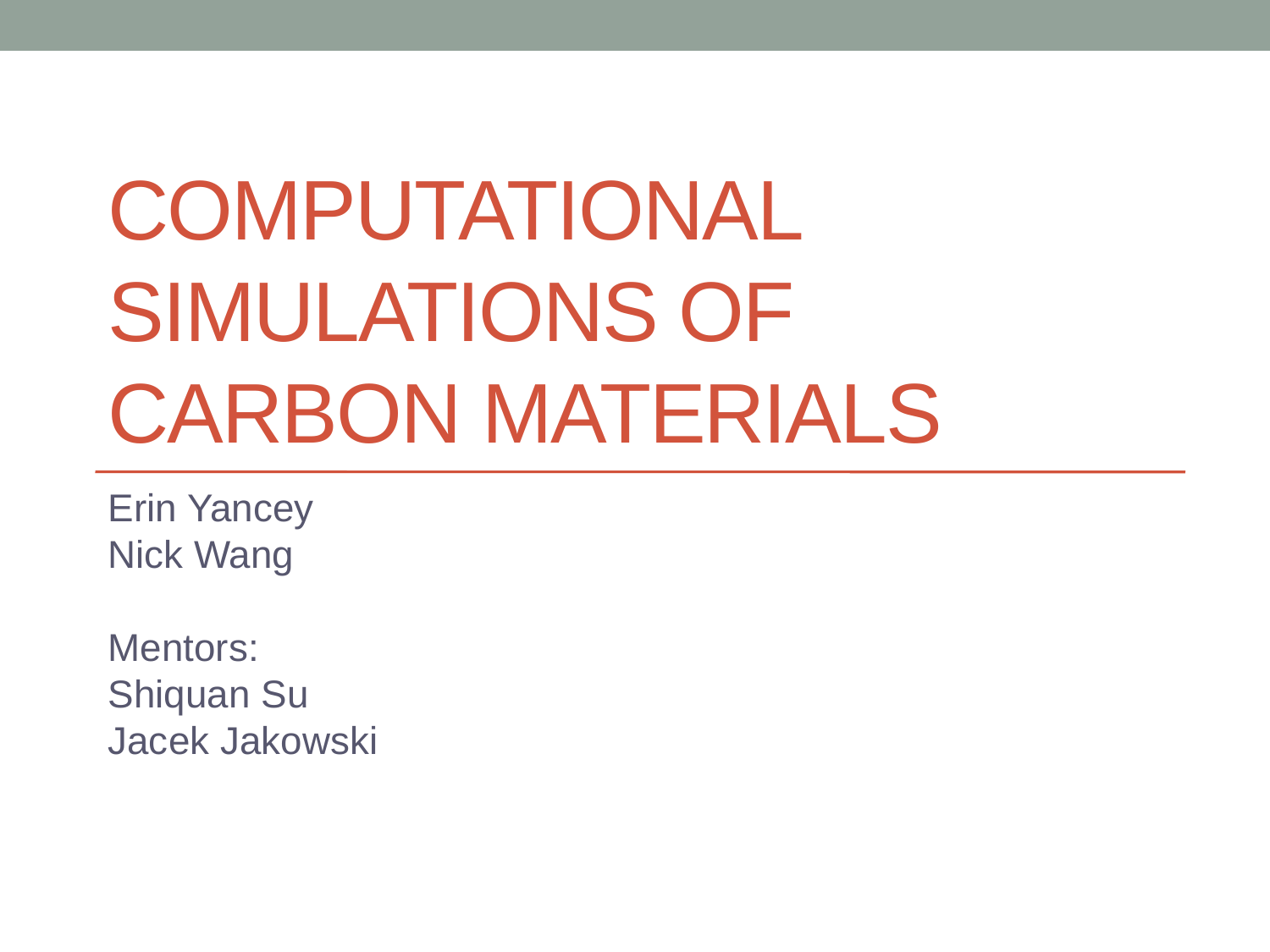#### Purpose

Nanotechnology: carbon materials promising building blocks.



**Figure 1.** Members of the fullerene family:  $C_{60}$  and a carbon nanotube.

Strock, Michael. Members of the fullerene family. Graphic. 6 Feb. 2006. Fullerene. Wikipedia Commons. *Wikipedia, the Free Encyclopedia*. 2 Aug. 2013.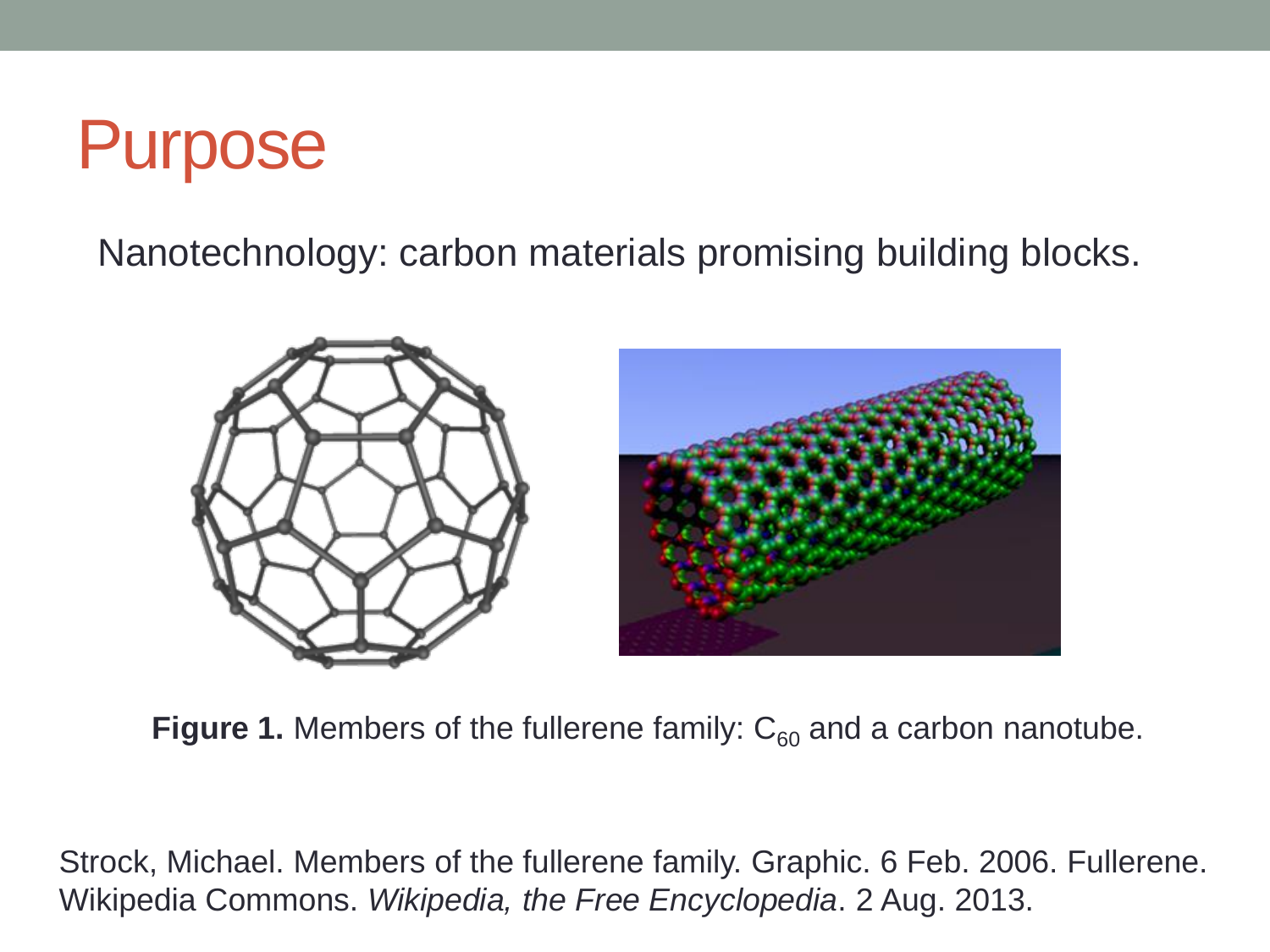#### Purpose

- Applications:
	- Optical and electronic devices
	- Sensors
	- Nano-scale machines



**Figure 2.** View of a photonic circuit with molecular building blocks.

Lettow, Robert. Optical Transistor. Illustration. 2 July 2009. Optical transistor breaks size record*. Nanotechweb.org.* 2 August 2013.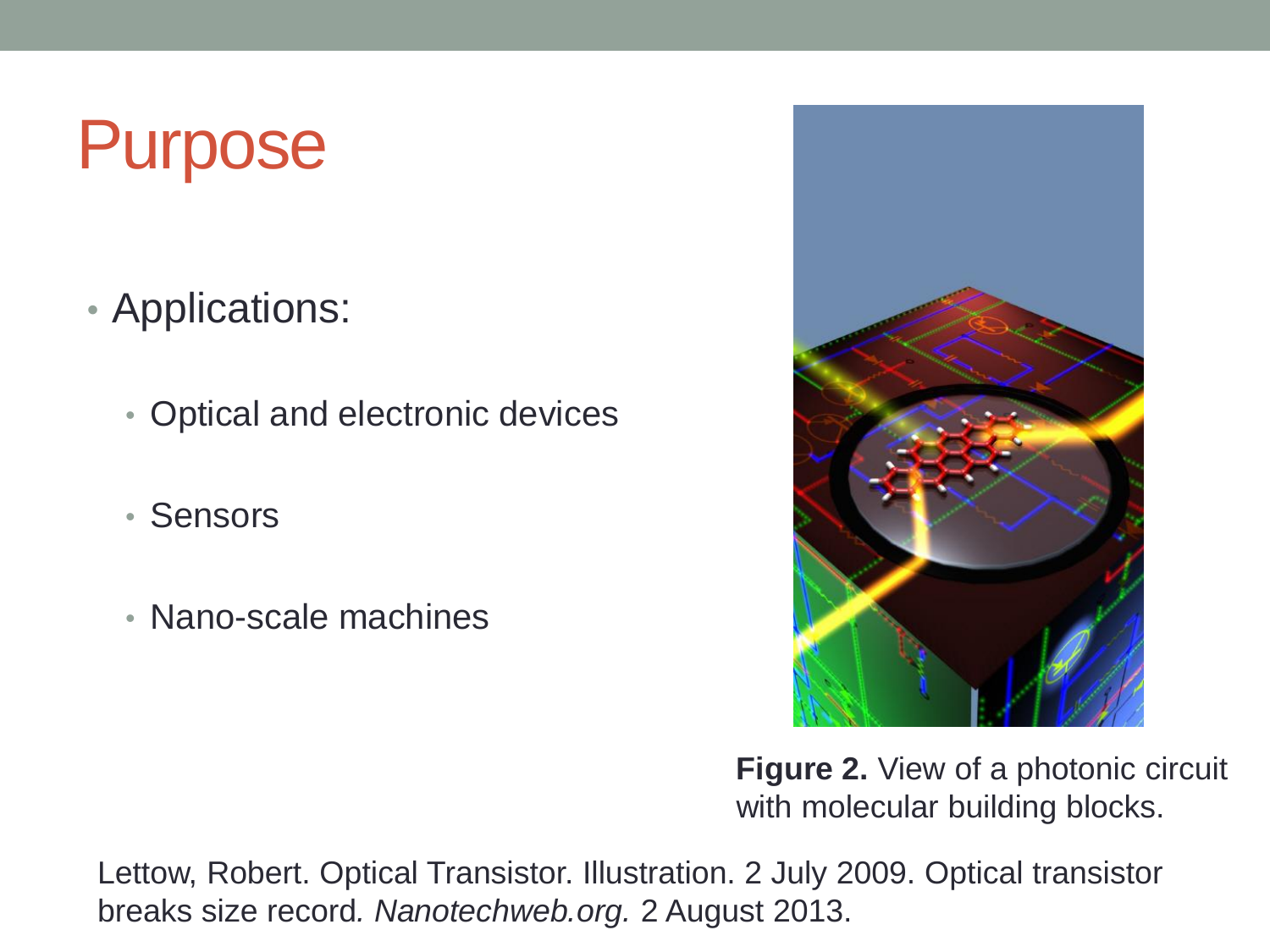#### **Methods**

- Dipole polarizability of  $C_{60}$ fullerene comparing to  $C_{70}$ fullerene
- Effect of electronic excitation & structural dynamics on polarizability

E.E.B Campbell and F. Rohmund, Rep. Prog. Phys. **63**, 1061 (2000).



**Figure 3.** Absolute fusion cross section as a function of the inverse collision energy for the three collision systems indicated in the figure.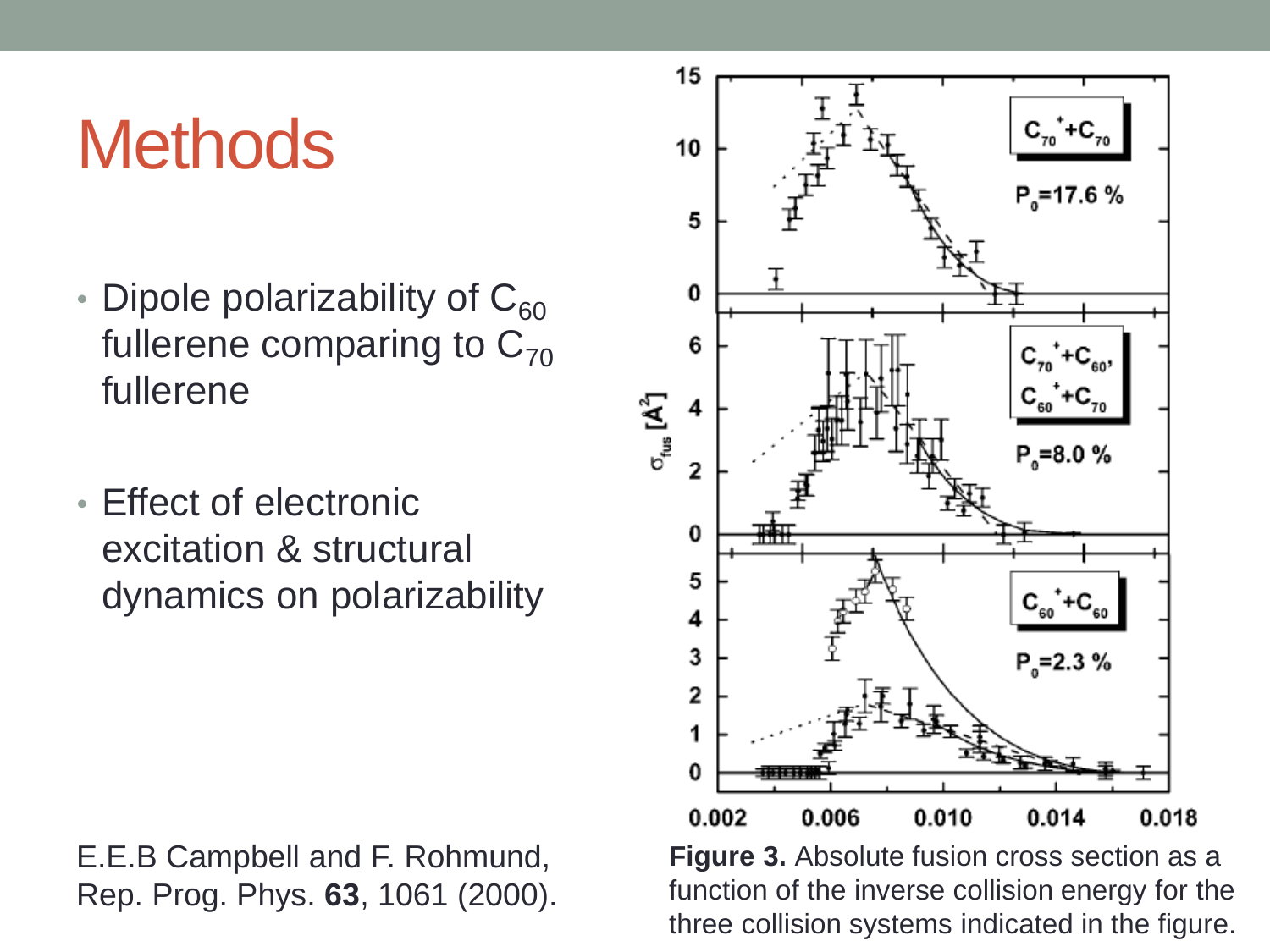

**Figure 4.** Schematic outcomes of collision between fullerene like structures: (a) nonreactive elastic scattering, (b) dimerization/polymerization, (c) collision-induced internal reorganization/inelastic scattering, (d) partial coalescence, (e) full coalescence, (f) fragmentation.

J. Jakowski, S. Irle, and K. Morokuma, Phys. Rev. B **82**, 125443 (2010).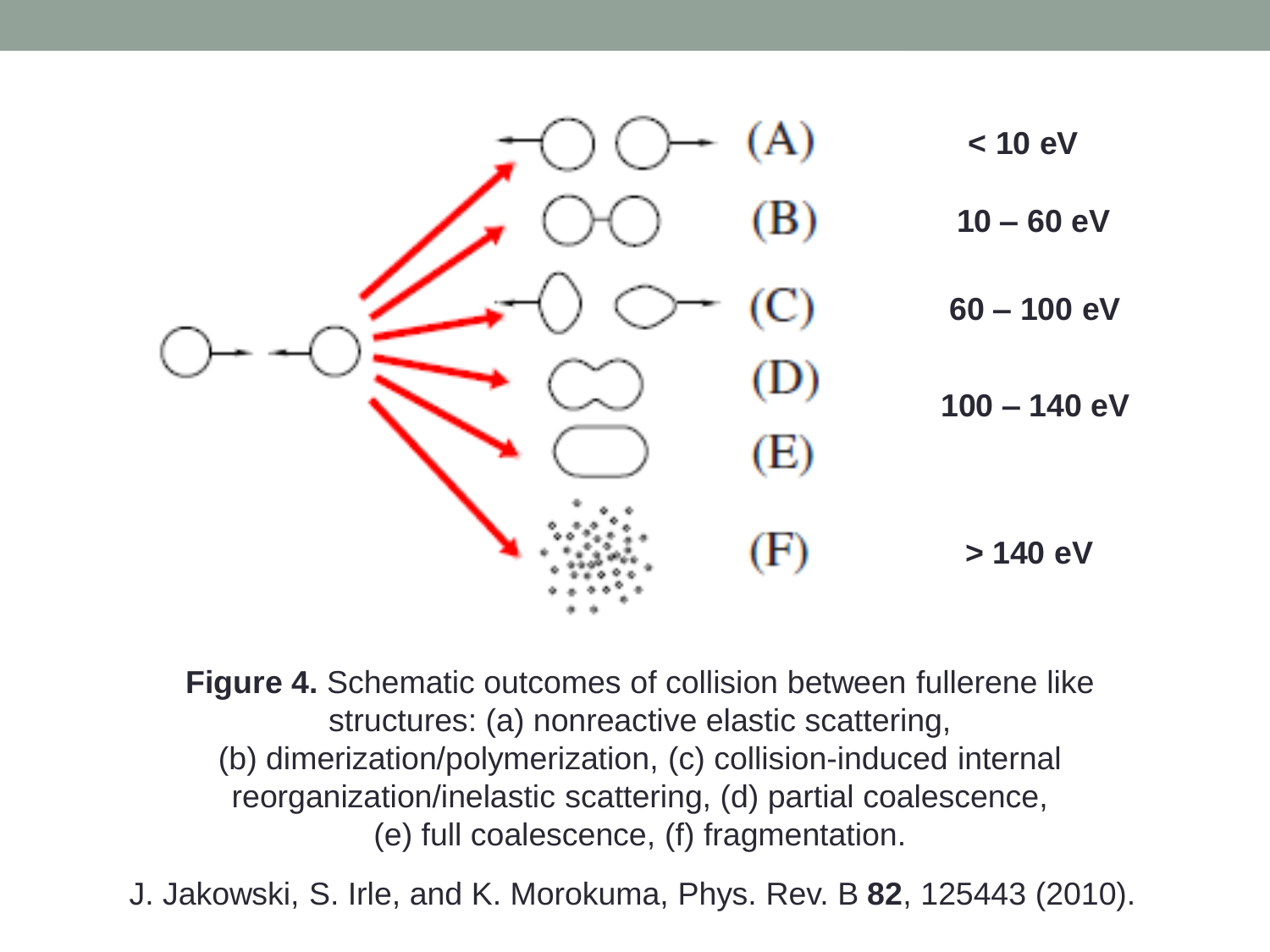### Procedure

#### • DFTB+:

- Approximate density functional theory
- Quantum mechanical modeling method approach
- Employs slater type orbitals
- Minimal basis set
- Only treats valence electrons

| Fermi energy:<br>Band energy:    | $-0.1830372076$ H<br>$-107.5973090636$ H | $-4.9807$ eV<br>-2927.8717 eV |
|----------------------------------|------------------------------------------|-------------------------------|
| TS:                              | 0.0055345700 H                           | $0.1506$ eV                   |
| Band free energy (E-TS):         | -107.6028436336 H                        | -2928.0224 eV                 |
| Extrapolated $E(0K)$ :           | $-107.6000763486$ H                      | $-2927.9470$ eV               |
| Input/Output electrons (q):      | 240,00000000 240,00000000                |                               |
|                                  |                                          |                               |
| Energy HO:                       | $-107.2052588543$ H                      | $-2917.2035$ eV               |
| Energy SCC:                      | 0.0019067085 H                           | $0.0519$ eV                   |
| Total Electronic energy:         | $-107.2033521458$ H                      | $-2917.1516$ eV               |
| Repulsive energy:                | 4.4549430585 H                           | 121.2252 eV                   |
| Total energy:                    | -102.7484090873 H                        | -2795.9265 eV                 |
| Total Mermin free energy:        | $-102.7539436573$ H                      | $-2796.0771$ eV               |
| SCC converged                    |                                          |                               |
| Dipole moment :<br>0.27195375    | $-0.06805678$                            | 0.15923616 au                 |
| 0.69123754<br>Dipole moment<br>÷ | $-0.17298309$                            | 0.40473797 Debye              |

**Figure 5.** Example DFTB+ "detailed.out" file.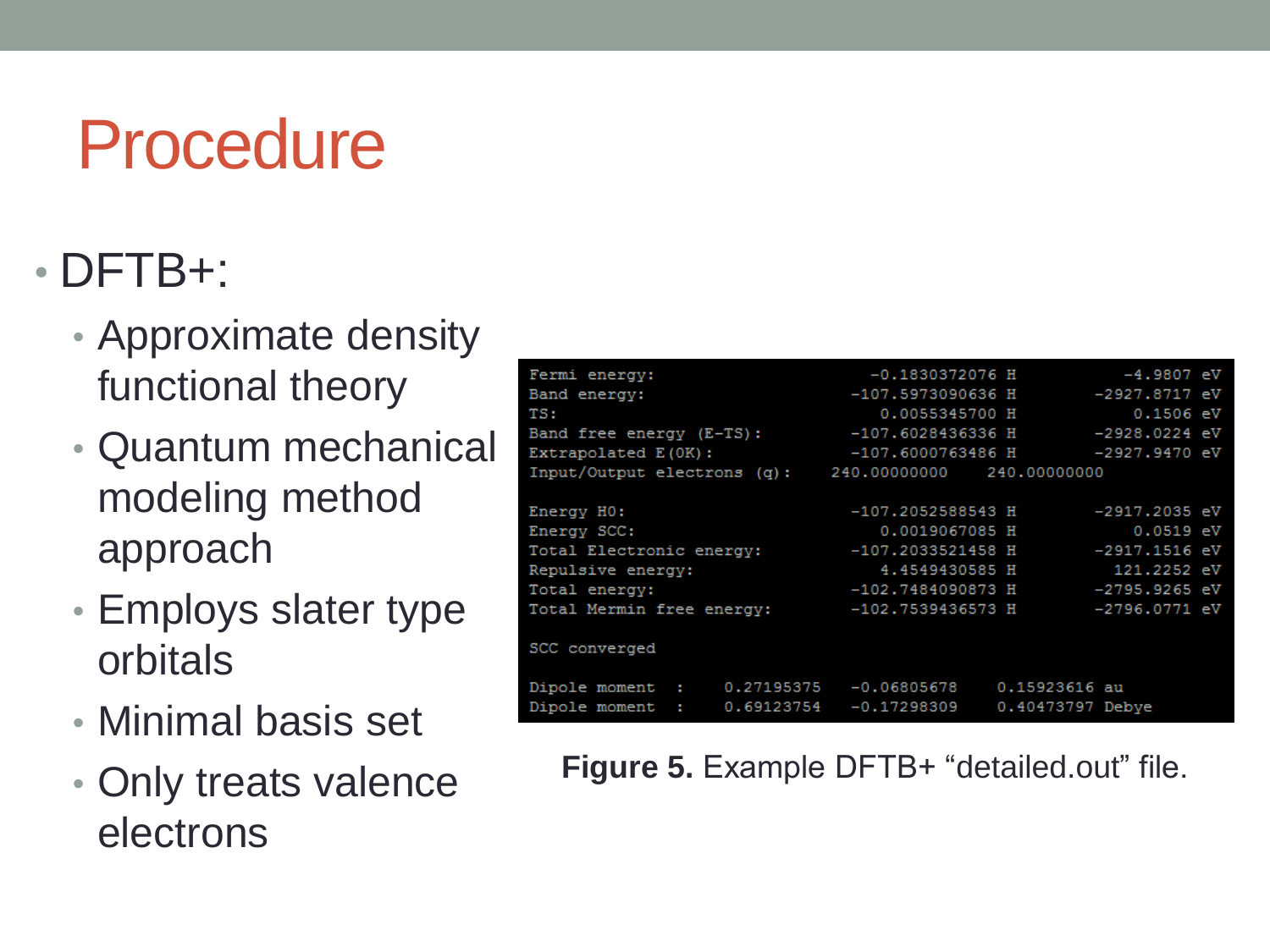### Procedures

- Programs: DFTB+, VMD
- Machines: Kraken
- Codes: Bash scripting
- PBS script, queuing, serial scripting
- Created data structures



**Figure 6.** The UT supercomputer Kraken located at Oak Ridge National Laboratory.

"Kraken XT5." Photograph. n.d.. Computing Resources: Kraken. *The National Institute for Computational Sciences.* Web. 25 July 2013.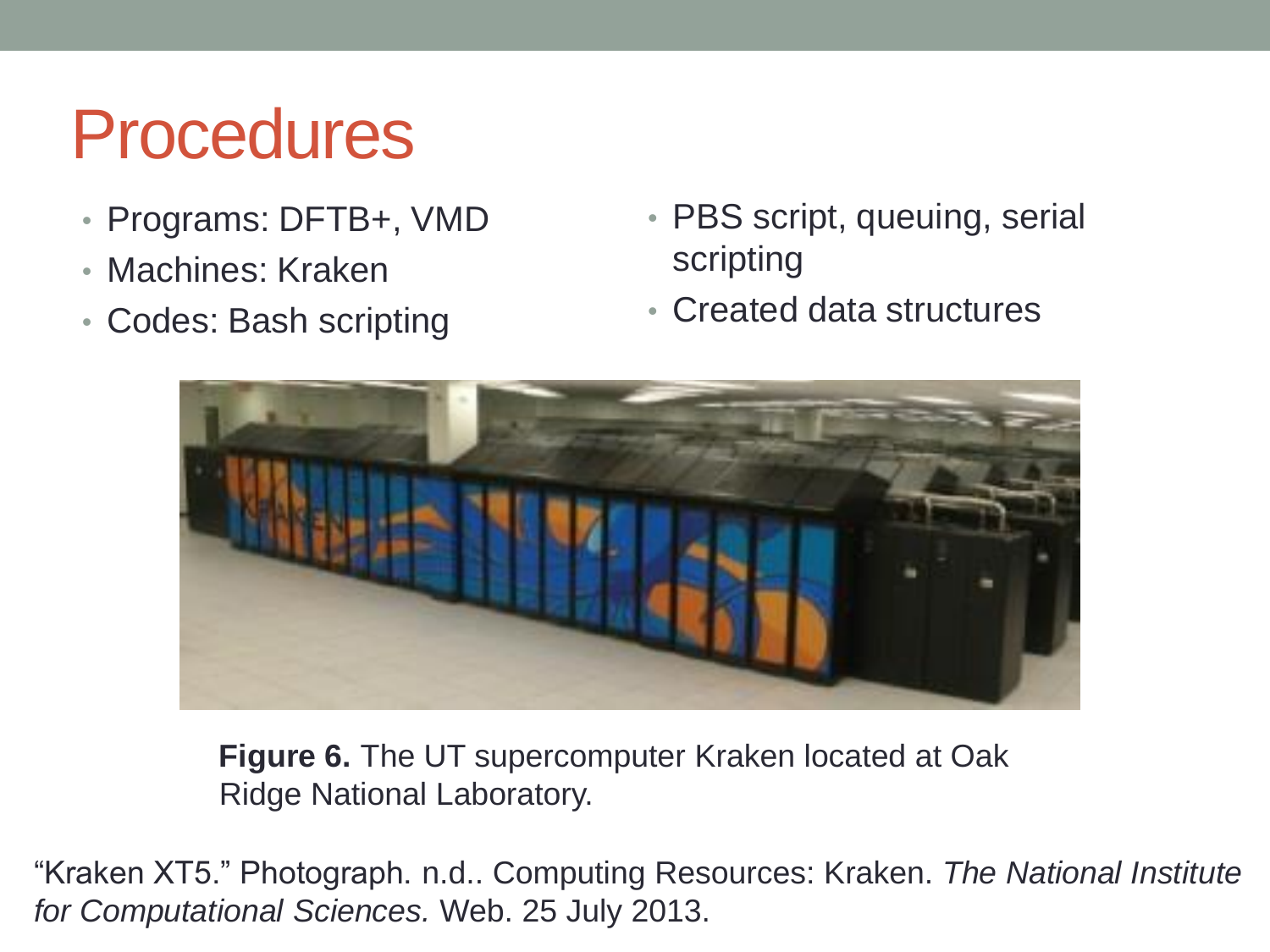### Procedures

- Molecular dynamics (MD) simulation of  $C_{60}$  and  $C_{70}$
- 5 ps
- Nose-Hoover thermostat
- 2000 K
- Produced 5000 geometry steps
- Used every 50<sup>th</sup> step from 1000 to 5000



**Figure 7. Plot of kinetic** energy versus steps at 2000 K.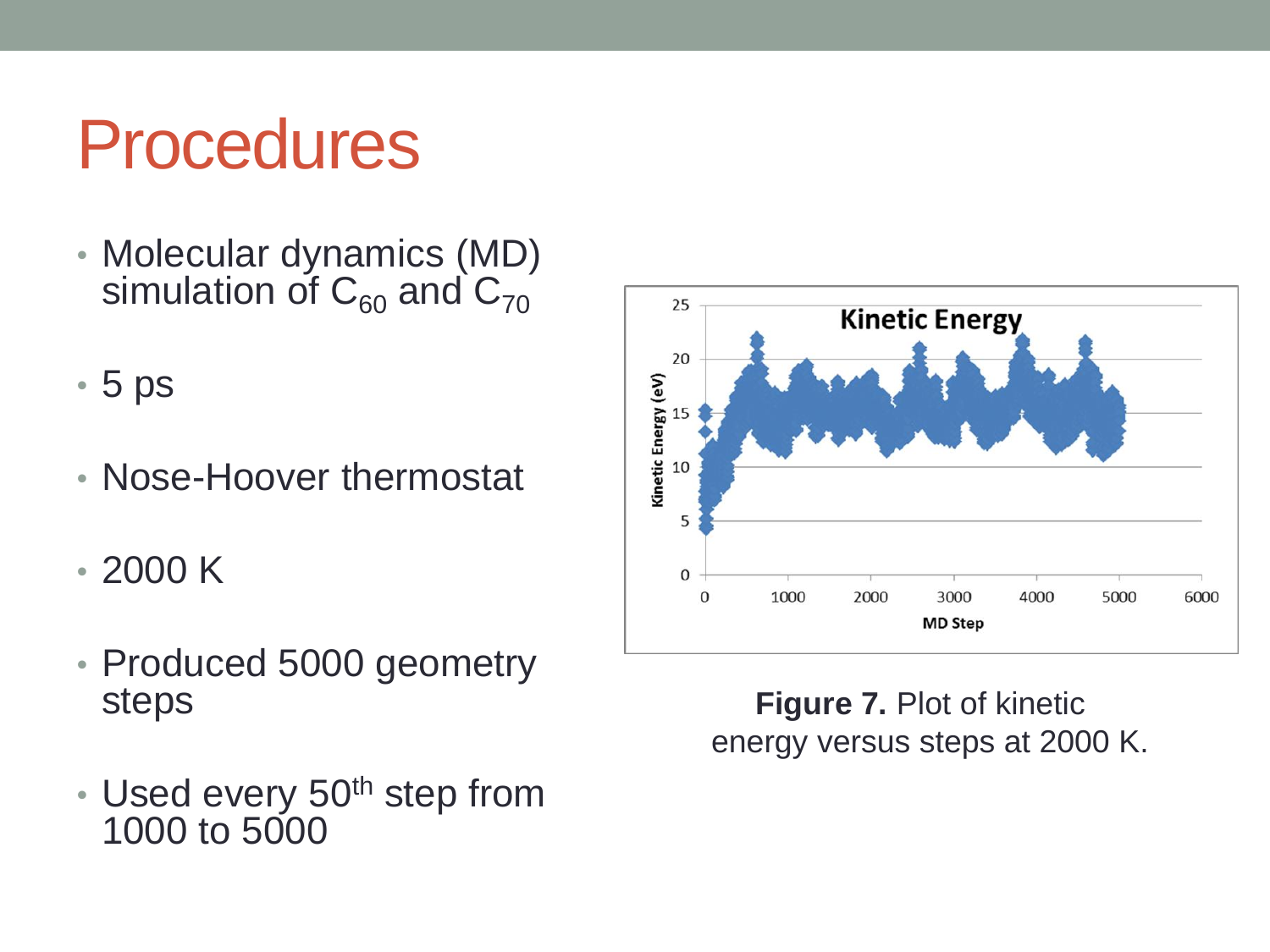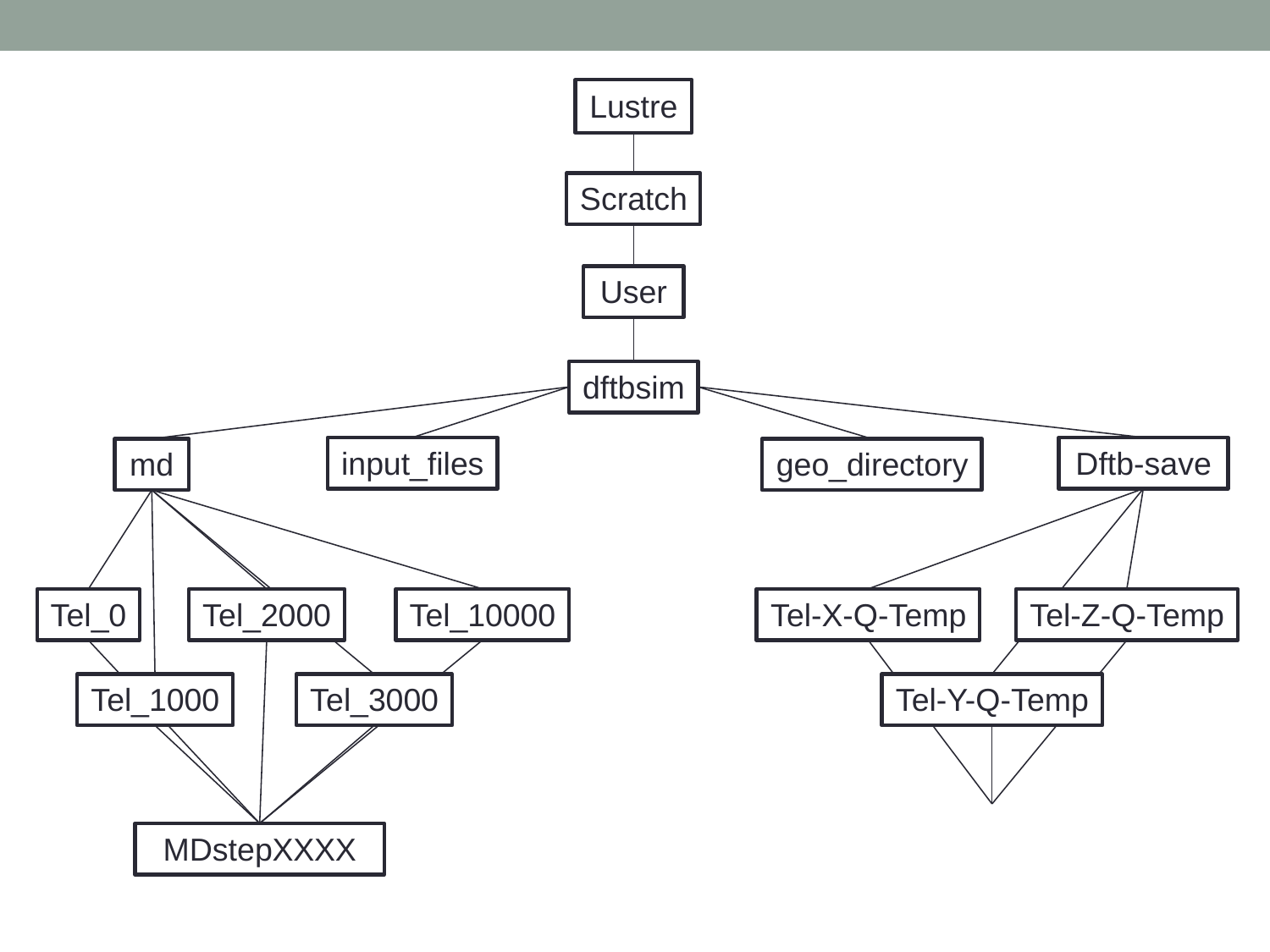- Calculated optimized polarizability
- $\mu = \alpha \overrightarrow{E}$ 
	- $\mu$  = dipole moment
	- $\alpha$  = polarizability
	- $\vec{E}$  = electric field

| <b>Method</b> | $C_{60}$ | $C_{70}$ | $C_{70}/C_{60}$ |
|---------------|----------|----------|-----------------|
| Tight binding | 77.00    | 91.60    | 1.19            |
| TDDFT/SAOP    | 83.00    | 101.00   | 1.22            |
| <b>DFTB</b>   | 56.00    | 67.90    | 1.21            |

**Table 1.** Experimental vs. theoretical comparison of polarizability (Å<sup>3</sup>).

Zope, Rajendra R., J. Phys. B: At. Mol. Opt. Phys. **40**, (2007).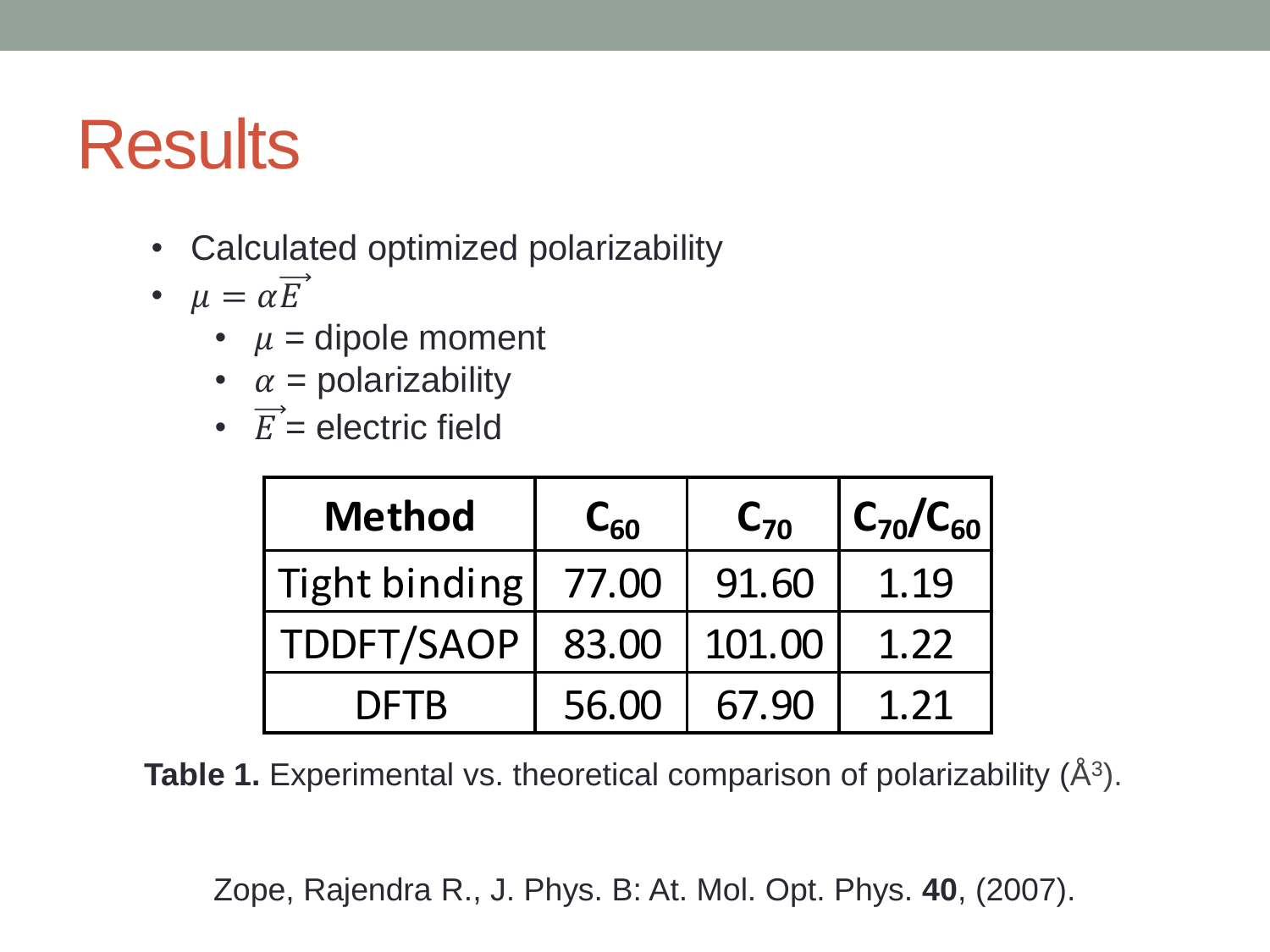- Goal: examine how polarizability is affected when electronic temperature and electric field are manipulated
- Ran simulations on geometries:
	- Electronic temperatures: 0, 1000, 2000, 3000,10000 K
	- Point charges: 0.0, 0.1, 0.4, 0.6, 1.0 C.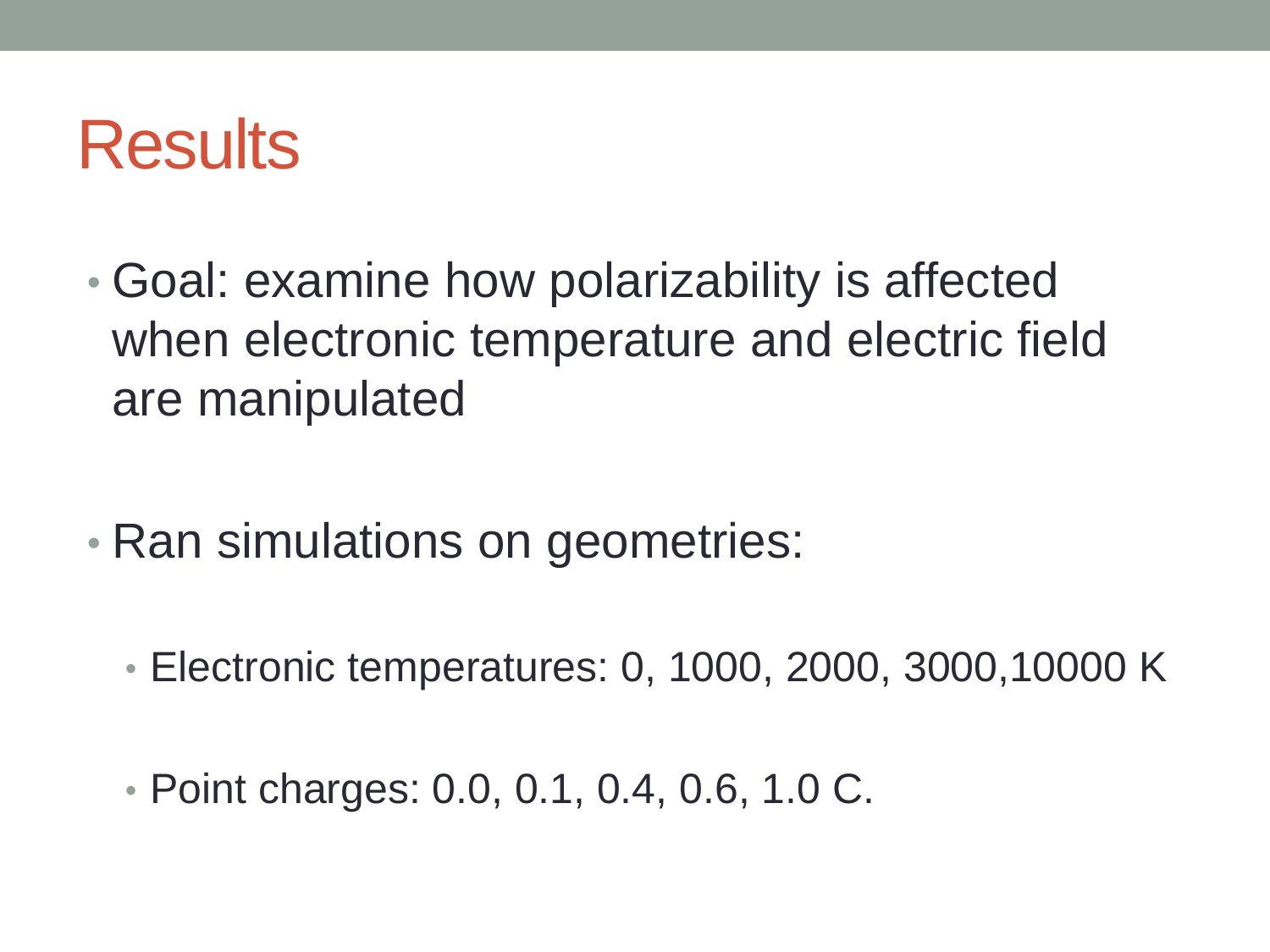• Polarizabilities calculated using "awk"

paste dipoleFileZ 0.0 dipoleFileZ 0.1 |awk '{b2a=0 awk '  $\lceil \text{tail} \rceil - 1$  > avepolar  $0.0 - 0.1$ 

awk '{printf("\\$16.8f \n",  $$9)$ }' avepolar\_0.0-0.1 > valAve

paste dipoleFileZ 0.0 dipoleFileZ 0.1 valAve | awk '{avg+= awk awk  $(s/NR))$   $\rightarrow$  Z\_0.0-0.1

**Figure 8.** Script using "awk."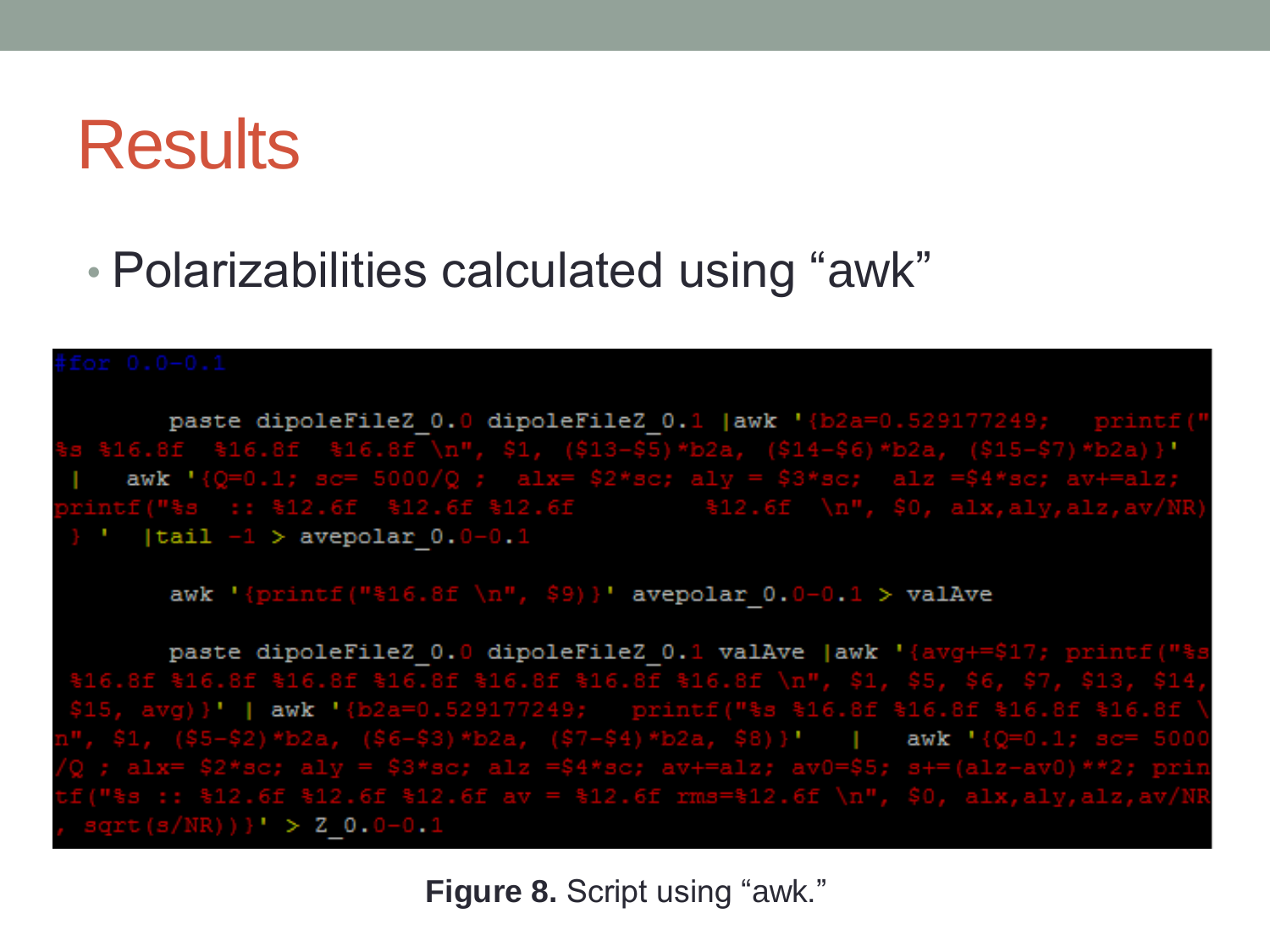

**Figure 9.** Isotropic polarizability versus temperature change for  $C_{60}$  and  $C_{70}$  at a charge of 0.1 C.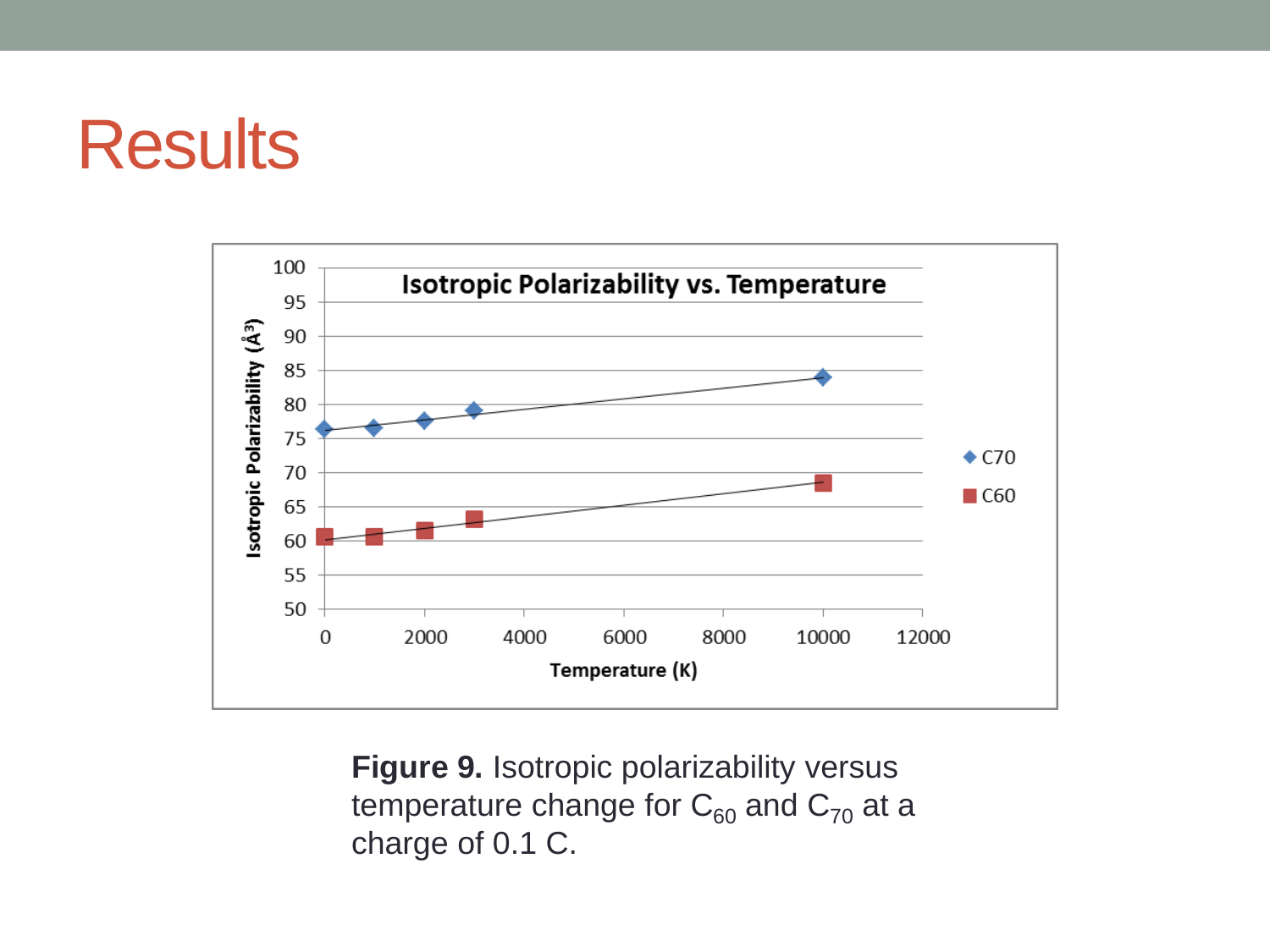- Simulation in VMD of dynamic structure of  $C_{60}$  and  $C_{70}$  under the following conditions:
	- Charge: 0.1 C in the x direction
	- Temperature: 2000 K **Figure 10.** Still shot from

VMD simulation of  $C_{60}$ .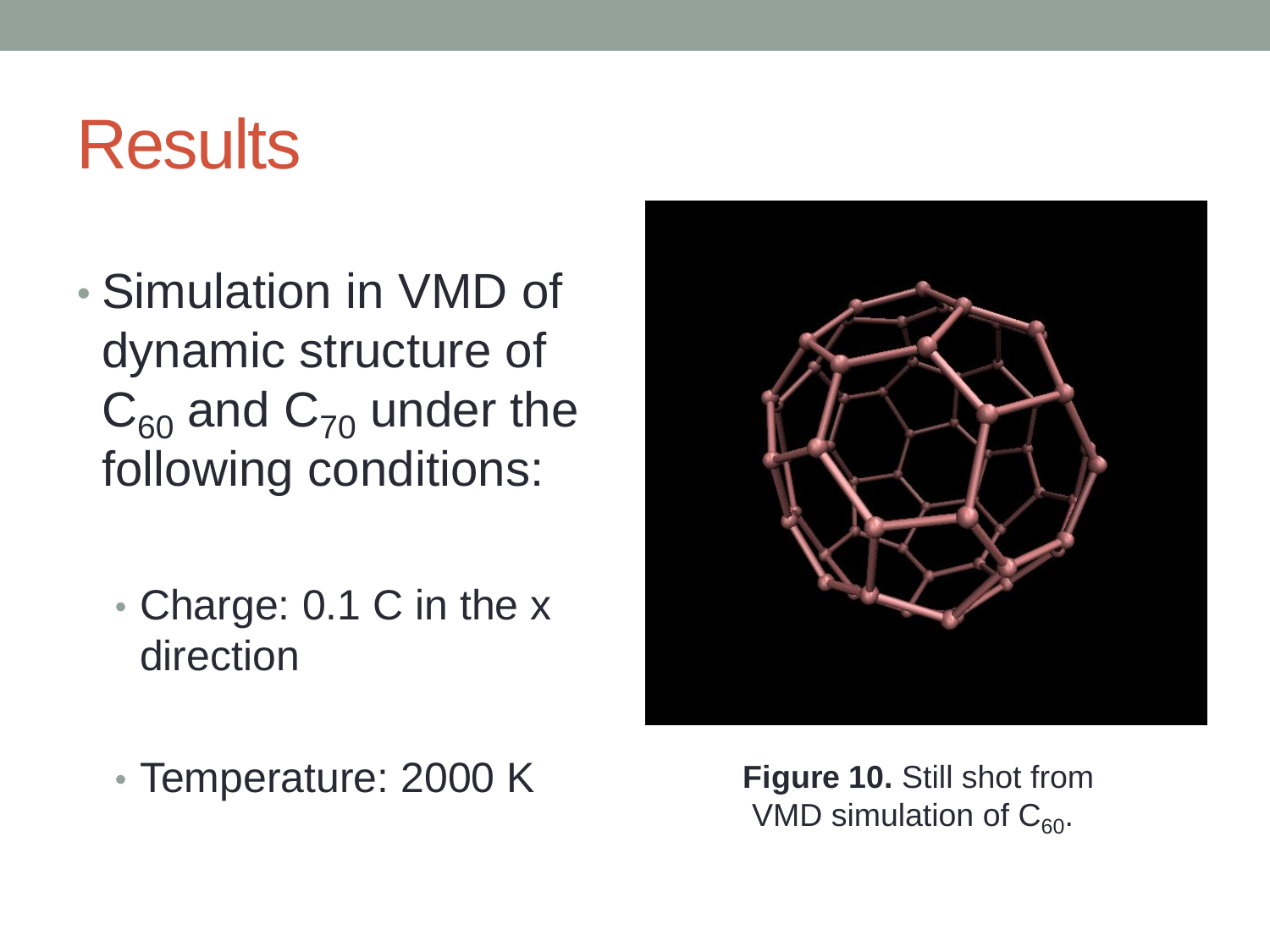## **Direction**

- Observe a general trend of the effect of polarizability on collision pattern
- Create a visual model of collision



**Figure 11.** Time dependence of kinetic and potential energy during collision MD between two C<sub>60</sub> with  $T_e$ =2000 K.

J. Jakowski, S. Irle, and K. Morokuma, Phys. Rev. B **82**, 125443 (2010).